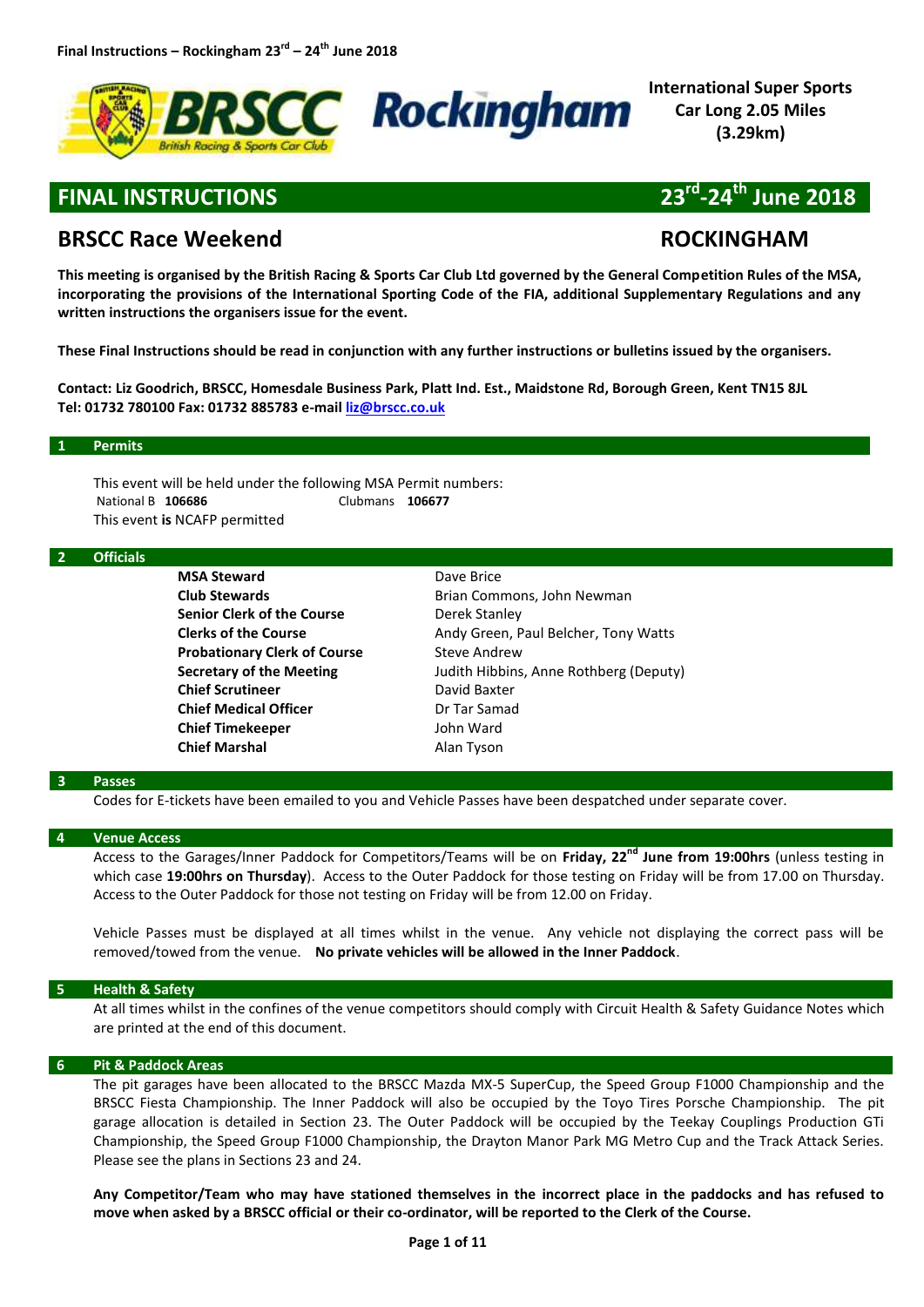#### **6.1 Engine/Noise Pollution**

Engines must not be run **before 08:30 or after 18:00.**

#### **6.2 Paddock**

- **6.2.1** Teams are responsible for the removal of waste oil from the venue. There are waste oil stores in both paddocks. Please ensure that all fuel drums are removed from the venue.
- **6.2.2** All domestic rubbish must be placed in the bins provided. **Any scrap vehicle parts including tyres must be removed from the venue.**
- **6.2.3** Under no circumstances must any paddock surface be broken in any way i.e. tent pegs/stakes etc.
- **6.2.4** Hospitality is not permitted in the paddock/pit area without the express permission of the Circuit. The only exception to this is hospitality for competitors and official team personnel.
- **6.2.5** It is the responsibility of the teams to control any used or replacement tyres. These tyres are not permitted to be given to any members of the public and/or sponsors and guests and must be removed from the venue at the end of the event. BRSCC officials will be required to supply RMS with relevant documentation to trace serial numbers of any tyres that are found at RMS after the end of the event. Teams will be invoiced for the removal and disposal of any tyres left at RMS.
- **6.2.6** Teams are responsible for ensuring that members of the public do not wander through their pit garages and into the cold pit lane. The use of Tensa Barriers, post and rope or post and chain is recommended for when rear garage doors are left open.
- **6.2.7** Teams must either use cable protection to cover trailing cables or tape the cables to the ground all the way along their length, using hazard tape (clearly tape will only work in dry weather so ideally cable protection should be used).
- **6.2.8** Please be aware that there is a site speed limit of 20mph.

#### **6.3 Pitlane**

- **6.3.1** The outer lane or lanes are to be kept unobstructed to allow safe passage of cars at all times. The onus shall be on all drivers to take due care and drive at minimum speeds in the Pit Lane. **At the end of each practice session and races, teams are required to remove all equipment from the cold pit lane to allow the other series teams' access to the cold pit lane and step over wall.**
- **6.3.2** Please observe the pit lane speed limit which is stated in your championship/Series regulations. **No cars are to be driven in the cold pit lane at any time.** Any time a car is moved in the pit lane a team representative must be sat in the car.
- **6.3.3** The Pit Signalling wall must be kept clear of all team personnel at the start of each race. A maximum of 4 personnel per team will be allowed on the hot pit wall during practice and racing. This will be strictly monitored by race officials.
- **6.3.4** Refuelling in the pit lane is not permitted unless allowed for in the Championship/Series Regulations.
- **6.3.5** The pitlane speed limit for all sessions will be **60kph**.
- **6.3.6** The Stop/Go Penalty Box is situated after **Garage 35/36 near the Pit Lane Exit.**
- **6.3.7** Children under the age of 16 years are not permitted in the pit lane area.

# **6.4 Support Vehicles**

The use of vehicles is not permitted unless towing a trailer for the purpose of transporting ancillary motor race equipment in the pit & paddock area. No competitor may use a support vehicle in the pit road at any time unless authorised by a race official. Any misuse of "support vehicles" will be brought to the attention of the Senior Officials and appropriate action may be taken.

#### **7 Signing On For Competitors**

All competitors located in the Inner Paddock and Pits will sign on for the event in **Race Administration office** in the Inner Paddock. Competitors based in the Outer Paddock will sign-on in the **Welcome Centre** at the paddock end of the Grandstand. Sign-on times for each championship are detailed in the meeting timetable. Signing-on will also take place from **15.00 to 18.00** on Friday for all championships in the **Race Administration office.**

- 7.1 All Competitors/Entrants must provide at Signing On:
	- (a) Competition Race Licence/ Entrants Licence (Where applicable) **Competitors with Non MSA Competition Licences competing in a National Event are reminded that under Article 2.3 of the International Sporting Code, written approval must be given by their ASN to compete in this event. Written approval will be checked at signing on.**
	- (b) Drivers Medical Certificate (if not incorporated in the Licence)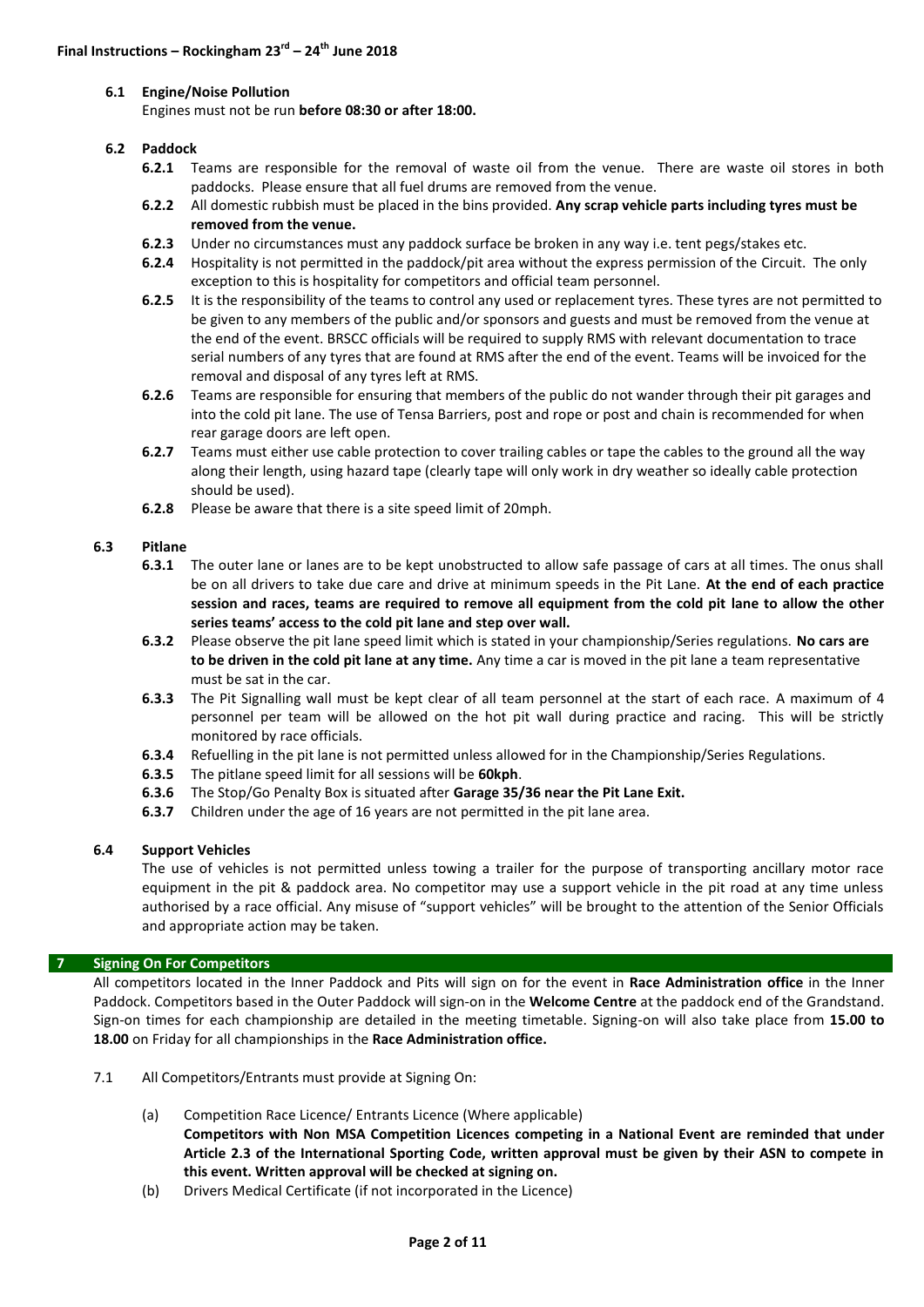# **Final Instructions – Rockingham 23rd – 24th June 2018**

(c) Valid Club Membership (where applicable)

Drivers are reminded that licences, medicals and upgrade cards must be valid, bearing a recent photograph and be signed by the driver before presentation to the officials at Signing On. Without these they are not valid.

- 7.2 Upgrade cards can be downloaded from [www.msauk.org/assets/competitorupgradecardinsert2018.pdf](http://www.msauk.org/assets/competitorupgradecardinsert2018.pdf)
- 7.3 It is the responsibility of the driver to collect his/her licence and/or upgrade card after the event.

#### **8 Scrutineering**

The BRSCC Mazda SuperCup and the Speed Group OSS Championship will be scrutineered in their pit garages. The BRSCC Fiesta and Fiesta Junior Championships and the Toyo Tires Porsche Championship will be scrutineered in the Scrutineering Bay. The championships based in the Outer Paddock will be scrutineered in situ. **Scrutineering will also take place in the Scrutineering Bay on Friday between 15:00 and 18:00 for those competitors who are testing.**

At Scrutineering drivers must provide:

- (a) Competition Car
- (b) Paperwork from BRSCC Officials confirming driver has signed on.
- (c) Crash helmet, visor or goggles, gloves, boots, overalls & FHR device
- (d) Vehicle Identification forms (if required)
- (e) MOT/road fund licence (if required)

**Noise testing will take place at this event in the dedicated Noise Test Area in front of the Scrutineering Bay in the Inner Paddock. All cars must report for noise testing prior to their first session on circuit. Competitors are advised to leave adequate time to ensure their car is noise tested prior to their first session. Vehicles will not be admitted on to the circuit unless they display their noise stickers.**

#### **9 Eligibility**

In addition to the Championship/Series Eligibility Scrutineers, eligibility may be checked by a member of the MSA Technical Commission as listed in the MSA Officials' Yearbook Appendix 5(d).

#### **10 Drivers Briefings**

- (a) Drivers who have not previously raced on the Circuit in its current configuration will be issued with Briefing Notes at Drivers Sign on.
- (b) Individual Championship/series briefings maybe called as required and where not listed below, a bulletin will be issued.

| <b>BRSCC Fiesta Junior Championship racing with MRF Tyres</b>   | Saturday 08:10 at Garages 35/36           |
|-----------------------------------------------------------------|-------------------------------------------|
| Track Attack Nippon Challenge, Tricolore Trophy & Multi Marques | Saturday 08:40 at the Welcome Centre      |
| <b>BRSCC Mazda SuperCup</b>                                     | Saturday 09:05 at the Mazda Race Centre   |
| <b>Toyo Tires Porsche Championship</b>                          | Saturday 12.00 at the Porsche Race Centre |
| <b>BRSCC Fiesta Championship racing with MRF Tyres</b>          | Saturday 10.05 at Garages 35/36           |
| <b>Speed Group OSS Championship</b>                             | Saturday 10:35 at Garages 35/36           |
| <b>Drayton Manor Park MG Metro Cup</b>                          | Saturday 11.05 at the Welcome Centre      |
| Speed Group F1000 Championship                                  | Saturday 11.30 at the F1000 Race Centre   |
| <b>Teekay Couplings Production GTi Championship</b>             | Sunday 08.10 at the Welcome Centre        |
| Toyo Tires Porsche Championship (2 <sup>nd</sup> briefing)      | Sunday 13.00 at the Porsche Race Centre   |

Attendance is **MANDATORY** and non-attendance or late attendance may be penalised by the Clerk of the Course. The organisers reserve the right to call subsequent briefings at any time, should they consider it necessary. Such briefings will be announced via bulletins and/ or paddock announcements.

#### **11 Circuit Access**

#### **11.1 Qualifying**

All competitors will access the circuit via the **Assembly Area** which is located behind Garages 1 & 2.

#### **11.2 Races**

All races will leave the Assembly Area travelling the wrong direction up the pitlane and onto the grid via Turn 4.

## **12 Qualifying**

Qualifying will take place as per the timetable. It is the driver's responsibility to be ready at least 20 minutes before their timetabled session. Scrutineering Labels must be affixed to the vehicle and clearly displayed before it is allowed onto the track. Drivers should go to the Assembly Area or be ready 20 minutes before published times and then when directed by the course marshal they should proceed onto the circuit.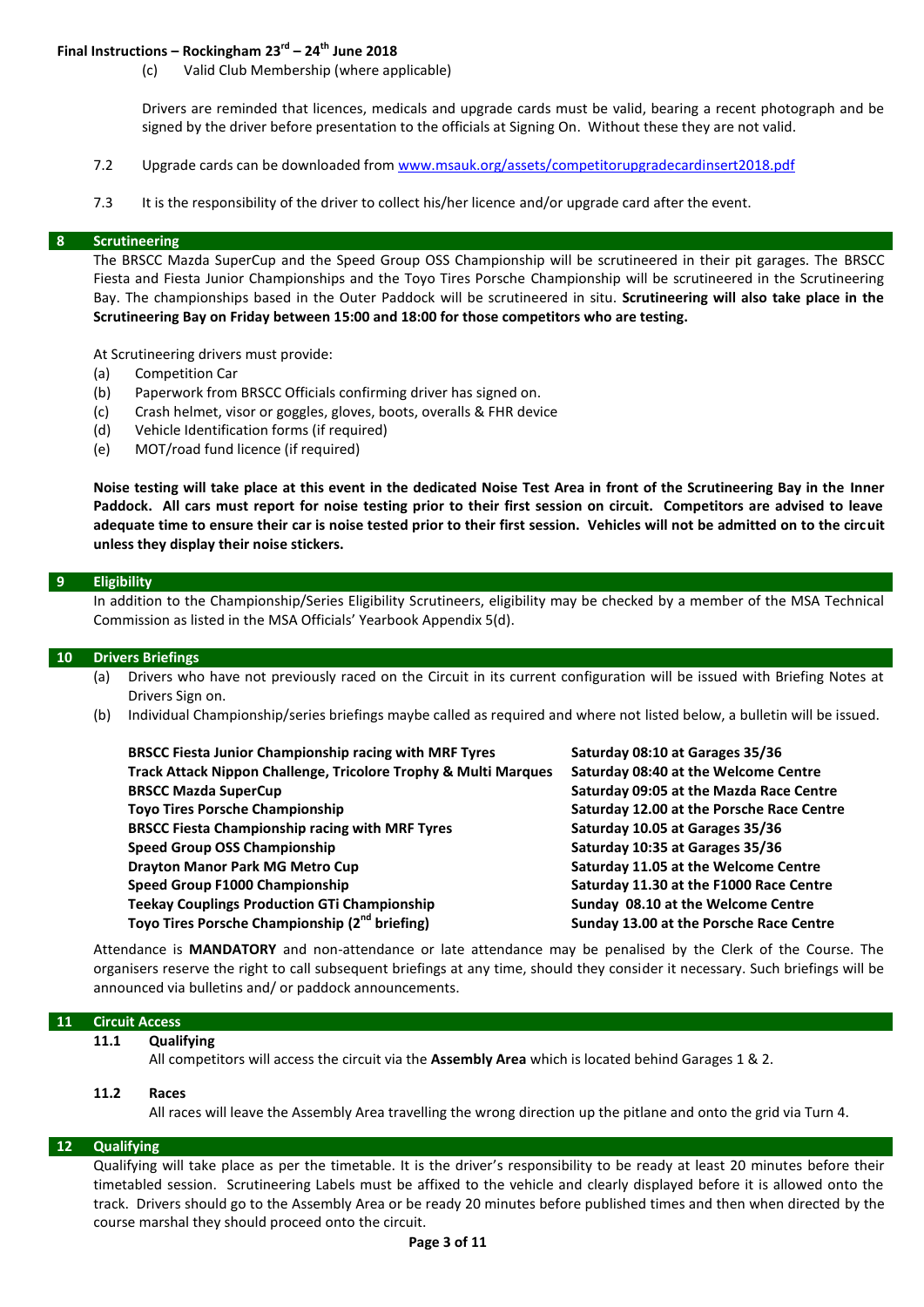# **Final Instructions – Rockingham 23rd – 24th June 2018**

Double Header Races**:** Unless championship/series regulations stipulate otherwise, grids for the second race of a doubleheader event with only one qualifying session will be based on the finishing order of the first race. Retirements will be placed at the back of the grid in reverse order of retirement.

To avoid congestion, cars in the Toyo Tires Porsche Championship will be released for qualifying strictly by class; Class A first, then Class B and then Class C.

#### **13 Race Start Procedure / Safety Car**

All start procedures will be in accordance with the Championship/Series regulations. It is the competitor's responsibility to ensure that they are ready in good time. Under ideal conditions the racing programme may be brought forward. Grids will be formed as per Championship/series Regulations and the terms of the Circuit Licence.

Where races are set for a time duration, the Chequered Flag will be shown to the race leader the first time he passes the Finish Line after the time has elapsed.

#### **13.1 Standing Start**

All competitors will follow the Course Car onto the grid. The marshals will then direct you to the correct qualification grid position. Once all drivers are stationary there will be a one minute countdown; 30 second board and then the cars will be flagged away for the green flag lap. Once this lap has been completed and vehicles are stationary the 5 second board will be shown and then the red lights will be displayed, at some time between 2 and 7 seconds the red lights will switch off – signalling the start of the race.

- **Track Attack Nippon Challenge, Tricolore Trophy & Multi Marques**
- **BRSCC Mazda SuperCup**
- **Toyo Tires Porsche Championship**
- **BRSCC Fiesta Championship racing with MRF Tyres**
- **Drayton Manor Park MG Metro Cup**
- **Speed Group F1000 Championship**
- **BRSCC Fiesta Junior Championship racing with MRF Tyres**
- **Teekay Couplings Production GTi Championship**

#### **13.2 Rolling Start**

Vehicles will be released from the Assembly Area onto the grid via Turn 4. The marshals will then direct you to the correct qualification grid position. Once all drivers are stationary there will be a one minute countdown; 30 second board and then the cars will be flagged away on the rolling lap behind a Lead Car. Once the Lead Car has returned to the pits the red lights will switch off – signalling the start of the race.

#### **Speed Group OSS Championship**

#### **13.3 Safety Car**

The Clerk of the Course will have the facility for the use of the safety car in accordance with the Championship / Series regulations. It is the driver's responsibility to make sure they are fully aware of these regulations. The Safety Car will join the circuit from the pit lane exit and will exit the circuit via the pit lane entrance. The organisers reserve the right to use the Safety Car in all sessions, both qualifying and the races.

#### **13.4 Green Flag/Formation Lap**

If the delay from the showing of the Green Flag to the start of the race takes more than 3 minutes the Clerk of the Course reserves the right to reduce the race length. Should there be a change in weather conditions which would necessitate an additional green flag/formation lap, then at the discretion of the Clerk of the Course, the race duration may commence once the last car starts the additional green flag/formation lap.

#### **In the event of circuit light failure for either start type the Union/National flag will be used to start all races.**

#### **14 End Of Track Session Procedure**

**14.1** All competitors will leave the circuit **via the School Pitlane** to the rear of the Scrutineering Bay and then as directed by officials.

#### **14.2 Parc Ferme**

Parc Ferme for all races will be in front of the Inner Scrutineering Bay.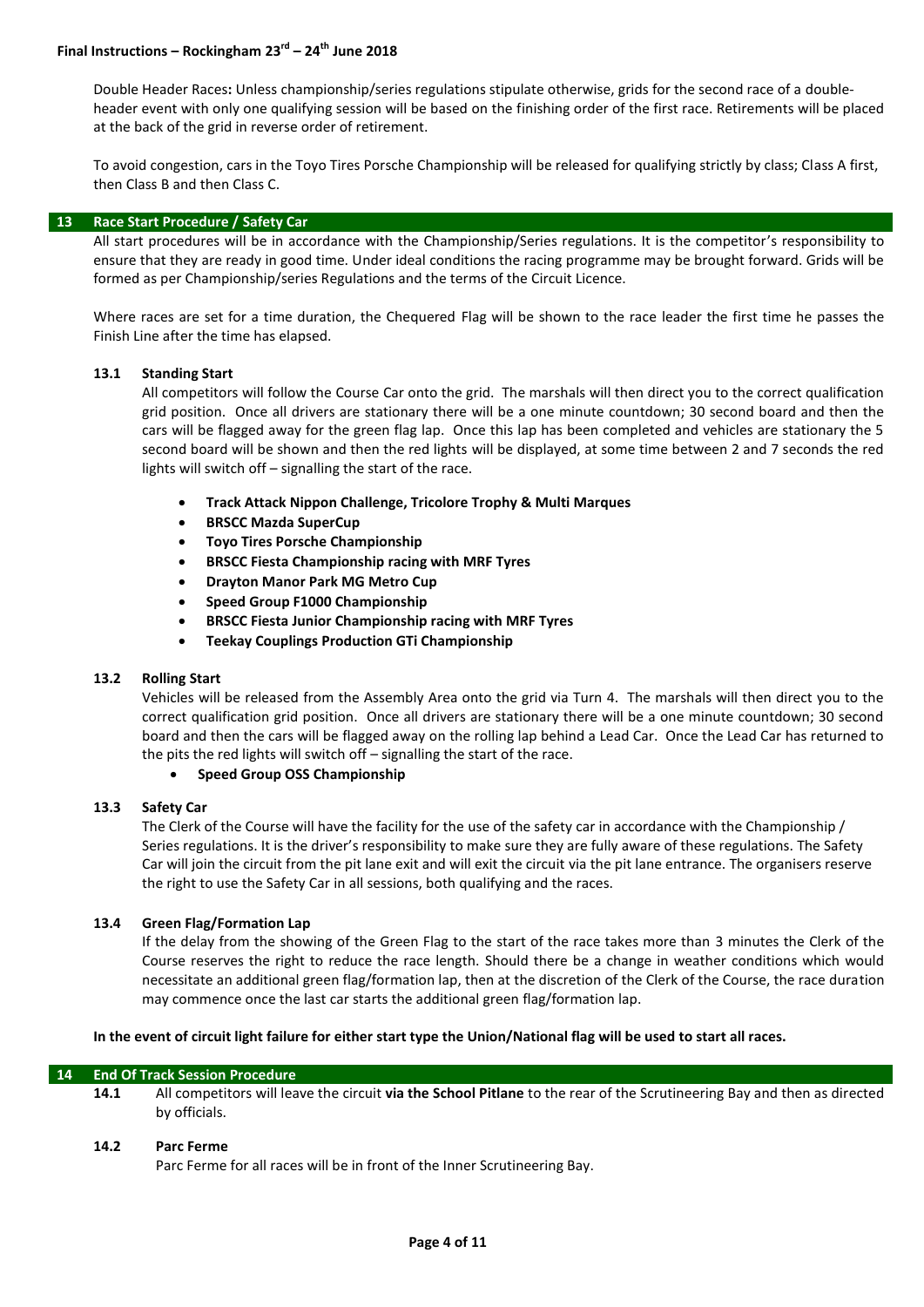#### **14.3 Podium**

At the end of the race, those cars/competitors that are required for the podium ceremony will be directed to park in the pitlane underneath the podium which is located on the roof of the garages. Competitors are reminded that any cars parked for podium presentations in the pitlane are under Parc Ferme conditions.

#### **15 Judicial**

Motorsport is a **NON-CONTACT SPORT**. Contact is dangerous. **All reports of contact will be thoroughly investigated at the meeting or, if necessary, after the weekend using video evidence.** The full force of the MSA regulations will be enforced where appropriate.

#### **16 Judges**

Judges may be appointed as MSA Competitors Yearbook [Q18].

# **17 Social Media**

Please take time to read the MSA's guidelines on Social Media which can be found at <https://www.msauk.org/assets/msasocialmediaguidelines-6.pdf> Please refrain from making comments about fellow competitors and officials that could be interpreted as bringing your championship, the hosting circuit, the BRSCC and individual drivers and officials into disrepute.

#### **18 Race Day Information**

The organisers will try to run the programme as published, but reserve the right to delay or bring forward event times to suit the conditions. Practice times, grids, provisional results & official bulletins etc will be available from Race Administration.

#### **19 Video Equipment**

Video equipment must be fitted to the vehicle prior to scrutiny and the scrutineer must be advised.

#### **20 Testing**

For further details and to book please contact the Circuit directly via <http://www.rockingham.co.uk/testing/>

#### **21 Special Circuit Notes**

#### **21.1 Paddock**

The roadways within the Paddock Area must be kept clear of all vehicles at all times. It is prohibited to park vehicles so that they are backed up against the Pit Garage doors. No private cars will be permitted in the paddock without the permission of BRSCC or RMS.

#### **21.2 Illegal Driving**

All competitors are reminded that they are liable to exclusion from the meeting if any person associated with their team who is below the age at which a driving licence may be issued, is seen riding or driving a motor vehicle of any type within the paddock, or any other part of the grounds. Competition vehicles must not be used to transport personnel unless the passenger/s are within the framework of the vehicle.

### **21.3 Track Limits**

Competitors should be aware that specific guidance has been issued by the MSA regarding the penalties to be applied for drivers breaching track limits. These are as follows:

- 2<sup>nd</sup> offence warning flag
- $\bullet$  3<sup>rd</sup> offence 5 second penalty
- $\bullet$  4<sup>th</sup> offence 10 second penalty
- $\bullet$  5<sup>th</sup> offence drive through penalty
- $\bullet$  6<sup>th</sup> offence exclusion

Competitors may also have their fastest lap times in practice/qualifying disallowed if they breach track limits.

#### **21.4 Paddock Bikes & Support Vehicles**

In conjunction with the Clubs regulations:

- Excessive speed or riding in a reckless or dangerous manner in areas open or areas available to the public is forbidden.
- Use of Paddock bikes and such equipment by children or someone not holding the appropriate permit/driving licence and relevant insurance policies is forbidden.
- Paddock bikes and such equipment must not be driven in public spectator areas, and the number of passengers must not exceed the number of passenger seats/places provided.

#### **Failure to meet with these requirements may result in removal from the venue.**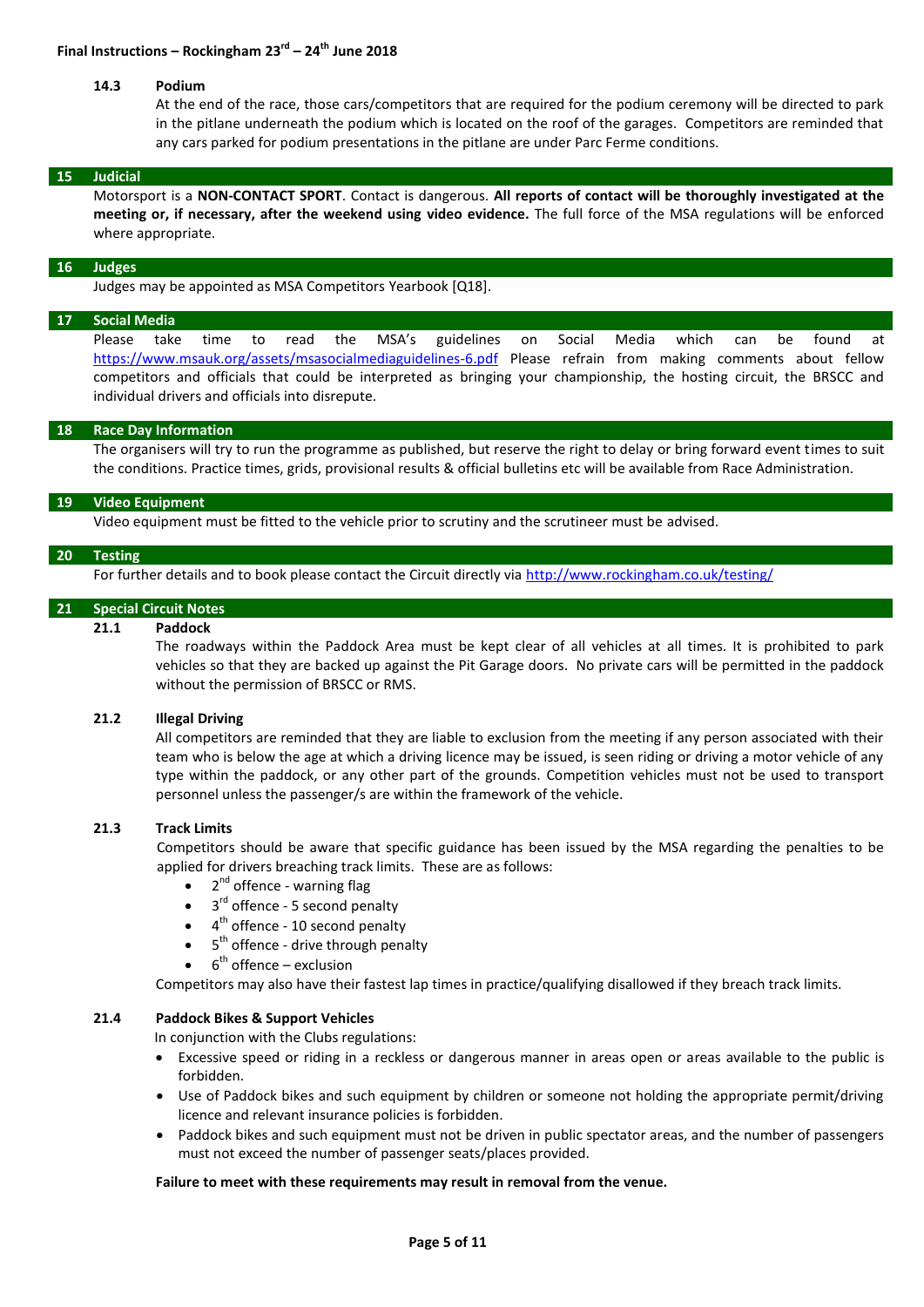#### **21.5 Garages/Inner Paddock**

Please can all competitors ensure that they have vacated the inner paddock and garages by **19:00 on Sunday**. Competitors wishing to stay overnight or to leave vehicles, motorhomes or trailers for collection are asked to go to the area by the main security gate.

#### **21.6 Turn 2/Post 10**

Competitors who leave the circuit at Turn 2 (where you turn off the Oval onto the infield) **MUST** rejoin at Turn 2. Do not carry on round the Oval circuit. Please rejoin in a safe manner in accordance with MSA Regulation [Q 14]. Please turn your car around so you are adjacent to the wall affording you a good view of traffic approaching from Turn 1.

## **21.7 Fuel Station**

The fuel station will be open from 08:00 to 16:00 on Saturday and Sunday.

#### **21.8 Recovery from the Circuit**

The club/circuit owners/providers of recovery services cannot be held liable for any damage that is caused in the course of removal of any vehicle from the circuit.

#### **21.9 Diner**

The Diner is open on each day of the event and the test day on Friday from 07:00 until 15:00.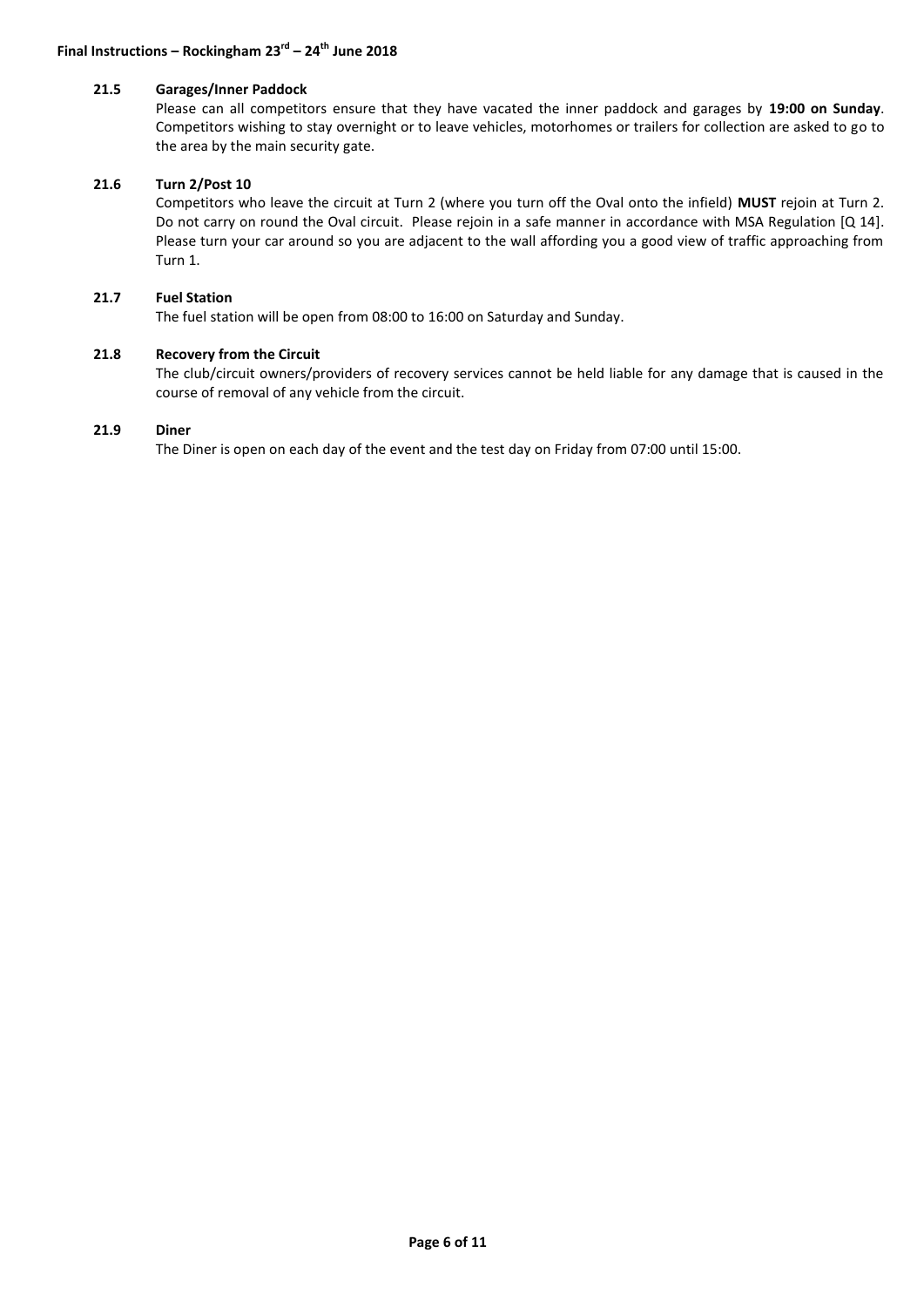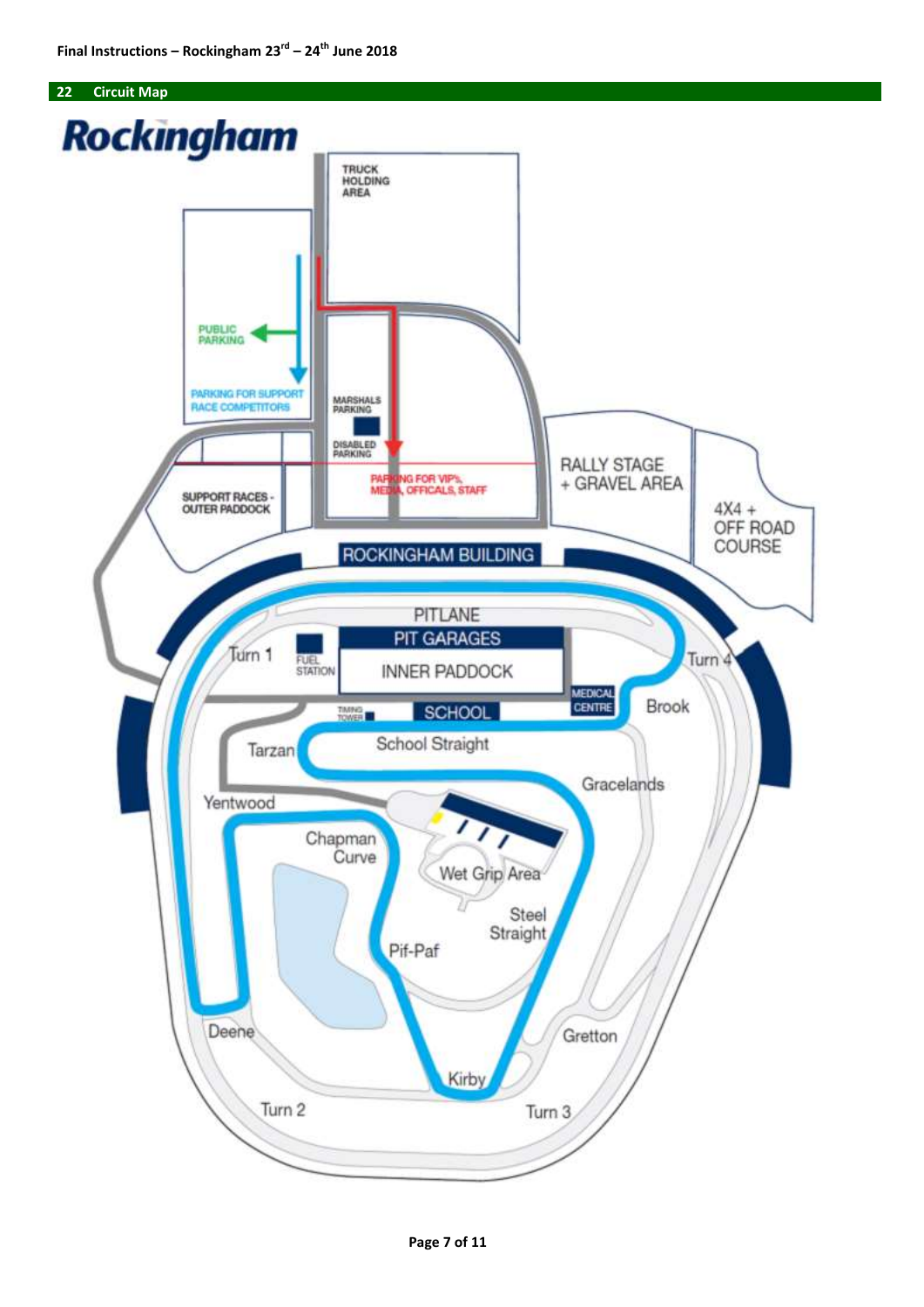#### **23 Inner Paddock Plan**



Roadway - Keep Clear

Roadway - Keep Clear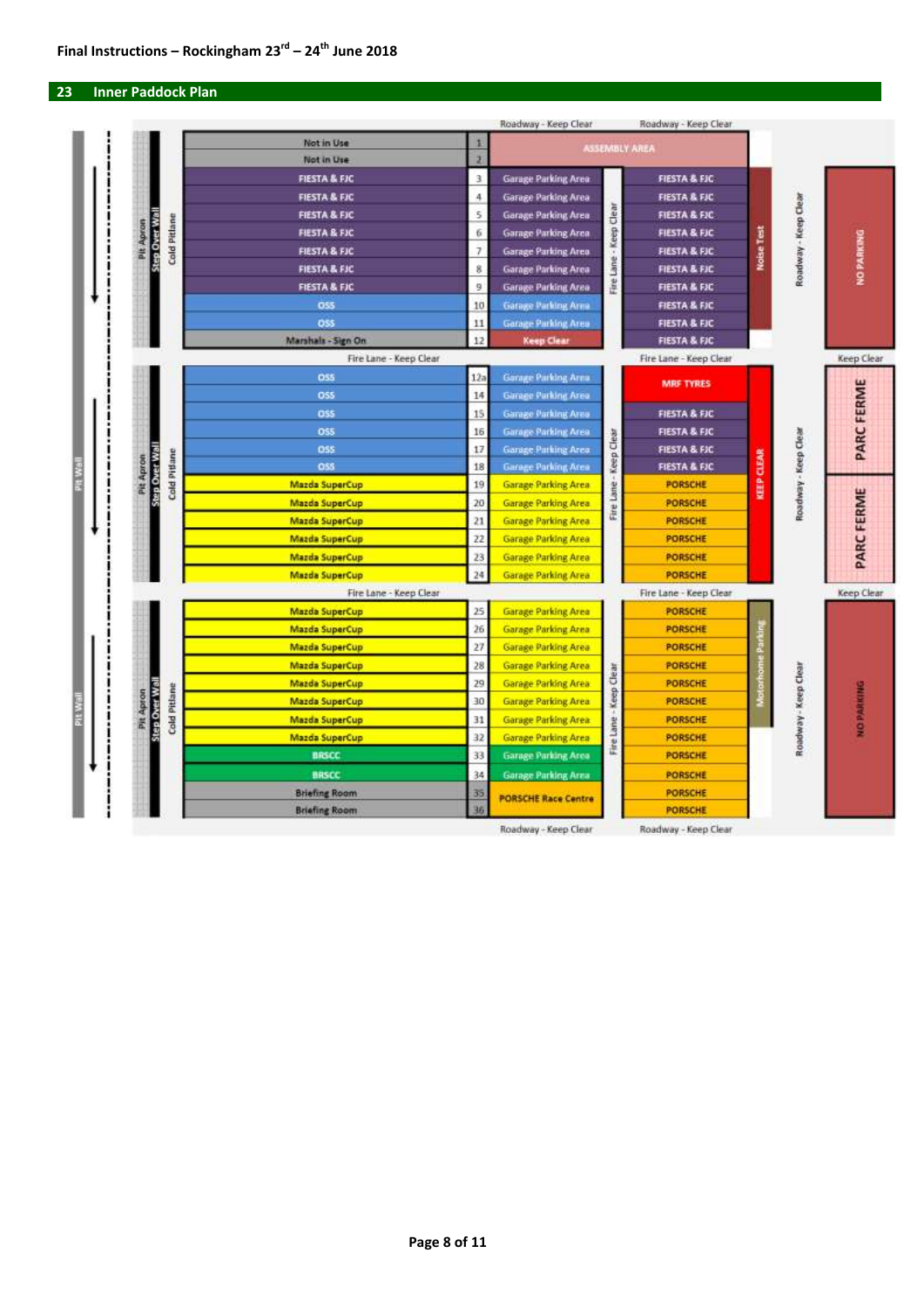#### **24 Outer Paddock Plan**



#### **25 Health & Safety Guidance Notes for use by Entrants and Competitors**

#### **1. Storage and use of Petroleum Spirit**

- i All petroleum spirit must be stored in metal containers complying with the relevant British Standard, away from any source of ignition.
- ii All containers must be indelibly marked "Petroleum Spirit Highly Flammable".
- iii All empty containers must be removed from the venue after the event.
- iv Petrol is to be used as fuel only and not for any other purpose.
- v All vehicle refuelling is to take place in the open air. A no smoking ban must be enforced by the person in charge of the refuelling process.
- vi Your attention is drawn to the Petroleum (Consolidation) Act 1928 and the Petroleum Spirit (Motor Vehicles) Regulations 1929.
- vii Competitors and entrants are reminded to check Final Instructions for fuel availability at the circuit. If it is available then it will not be necessary to carry large quantities of fuel inside vehicles.

#### **2. Hazardous Substances**

- i Some vehicle parts, for example brake and clutch linings, contain asbestos. Entrants are encouraged to use non-asbestos substitutes wherever possible. Where asbestos is used, every effort should be used to prevent asbestos dust getting into the air.
- ii Some mineral oils may cause skin cancer. Prolonged contact should therefore be avoided wherever possible. Where contact does occur any contamination should be washed off immediately. The wearing of contaminated clothing (including overalls) should also be avoided.
- iii Various other substances may cause disease or ill health even after very short exposures. Manufacturers and suppliers of such substances are obliged to provide customers with information about the possible harmful effects of their products upon request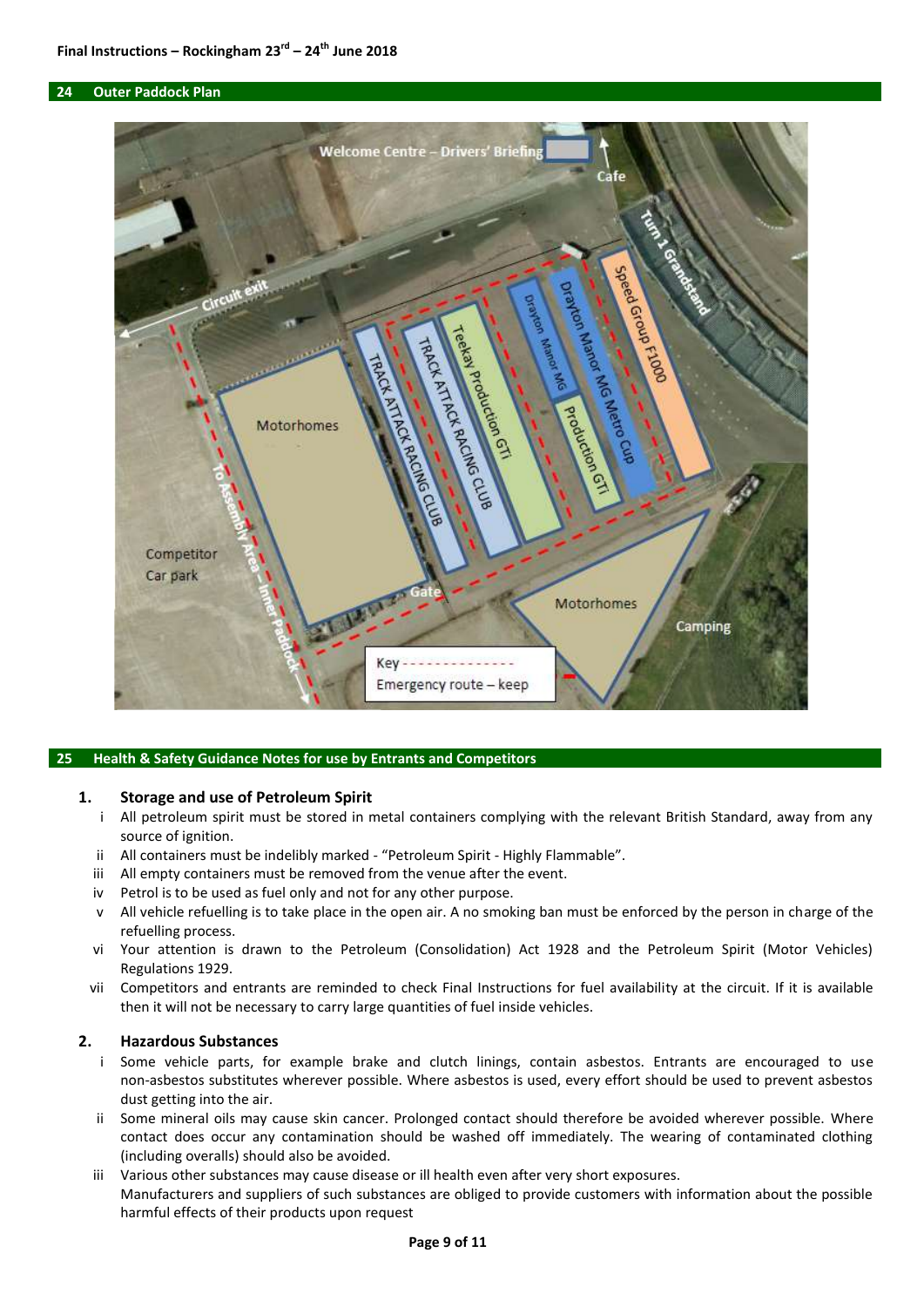# **Final Instructions – Rockingham 23rd – 24th June 2018**

- iv Where any person is at work, the requirements of the Control of Substances Hazardous to Health (COSHH) Regulations 1988 must be complied with.
- v The Championship Regulations must always be complied with when selecting vehicle parts.

# **3. Electrical Safety**

- i All electrical equipment must be maintained in a safe condition.
- ii Extension leads and cables should be flexible and not of semi-rigid cable of the type used for household wiring. Neoprene covered cable will resist damage by oil.
- iii All electrical equipment to be used externally should be weather proof.
- iv Hand tools should preferably be of the "double insulated" or "all insulated" type as these provide valuable protection against electric shock.
- v Electrical equipment and hand tools should not be used in areas where flammable vapours may be present, for example where fuel is being stored or refuelling is taking place.
- vi Where any person is at work the requirements of the Electricity at Work Regulations 1989 must be complied with.

# **4. Fire Precautions**

- i Smoking is prohibited in all pit garages and in the pit lane.
- ii All potential sources of ignition should be kept away from petroleum spirit and vapours.
- iii The lighting of barbecues is prohibited in the paddock and pits area.
- iv All teams should carry a suitable fire extinguisher in accordance with the relevant Governing Body regulations.
- v Fire extinguishers should not be removed from fire points unless they are being used on a fire.
- vi All fires must be reported immediately to an official or member of the venue management.
- vii Teams are encouraged to train their members in the correct use of fire extinguishers.
- viii All fire notices and orders to evacuate must be complied with.

# **5. Compressed Gas Equipment**

- i Air blasts from the over inflation of tyres can cause injury. Tyres should therefore not be inflated to pressures above the manufacturers recommendations.
- ii All airlines should be in good condition and be inspected regularly.
- iii Always stand clear when inflating tyres.
- iv Any form of horseplay involving compressed air or gas is prohibited.
- v Compressed gas cylinders should be stored in accordance with the relevant working practices.
- vi Where any person is at work the requirements of the Pressure Systems and Transportable Gas Containers Regulations 1989 must be complied with.

# **6. Jacks and Axle Stands**

- i Vehicles should only be raised on jacks which are in good condition and rated to lift the vehicle weight safely.
- ii Jack vehicles only on level, undamaged floors.
- iii Use the handbrake and/or chocks to stop the vehicle moving.
- iv Jacks should only be used for lifting the vehicle. Axle stands should always be used to support the vehicle weight.
- v Vehicle engines should not be run whilst the weight of the vehicle is supported by axle stands.

# **7. General Working Practices**

- i All working areas should be kept clean and tidy, and any waste should be removed regularly and placed in the containers provided.
- ii All spillages should be cleaned up immediately.
- iii Trailing wires and hoses should not be allowed to create a trip hazard. Airlines/electrical cables must not be run across circuit roadways/pathways.
- iv Whenever vehicle engines are being run, adequate ventilation should be ensured.
- v All safety notices must be complied with.
- vi Any person carrying out any work must ensure that they adopt safe working practices at all times and comply with any relevant statutory provisions and/or published guidance.
- vii Children under the age of 16 are not allowed in the pits or pit lane, except in the designated spectator enclosure.
- viii Tailgates on Transporters must remain closed at all times except when equipment is being loaded/unloaded.

# **8. Noise**

- i Exposure to excessive noise may result in hearing loss or other complaints. These may be short term or, after repeated exposure, permanent.
- ii All persons should avoid being exposed to excessive noise and where this is unavoidable, they should wear ear plugs or defenders to the appropriate British Standards.
- iii Where any person is at work, the requirements of the Noise at Work Regulations 1989 must be complied with.